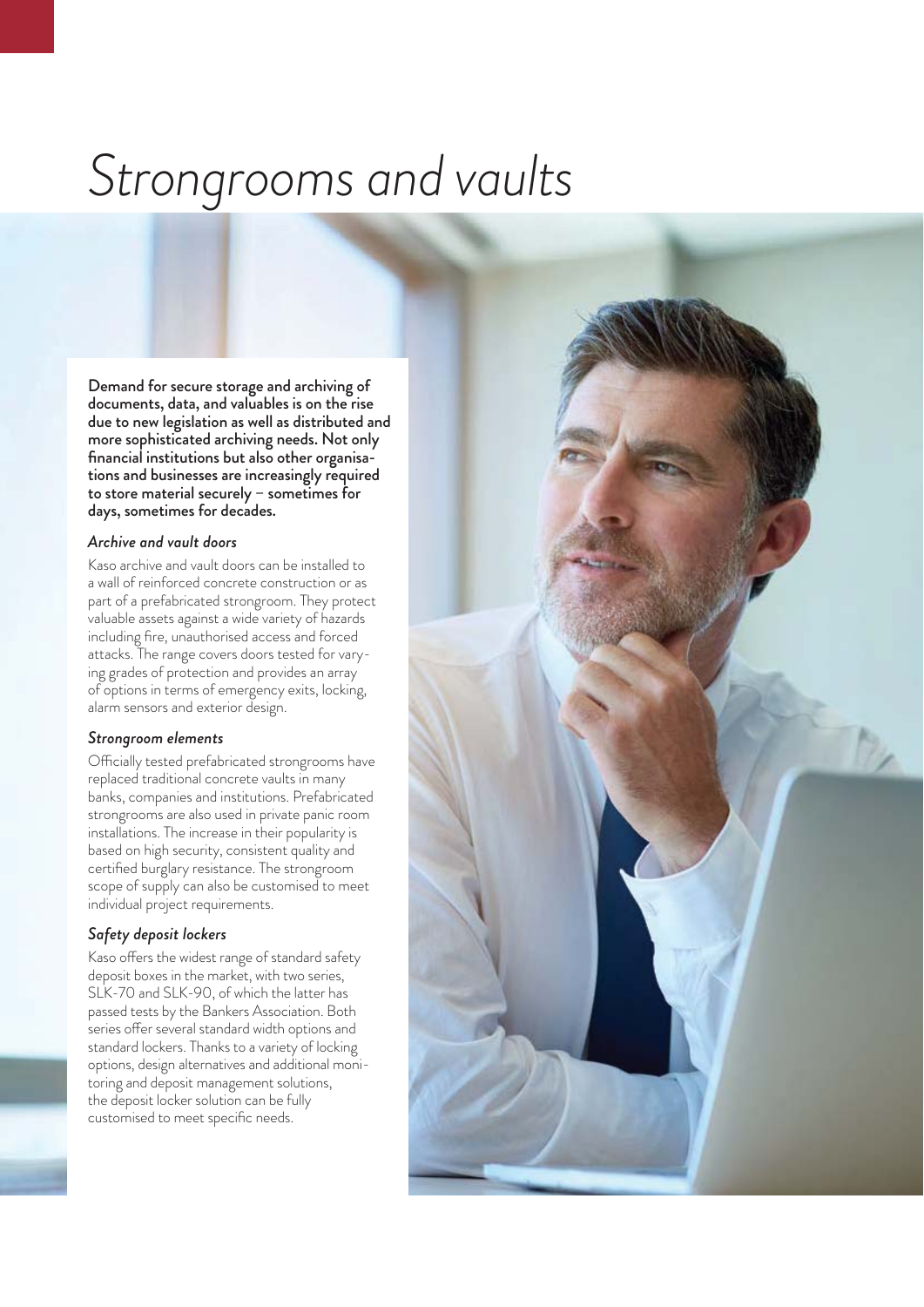# **Security rooms**

EN 1143-1 Grades I and II EI 60 Fire Resistance



Prefabricated light weight security and archive rooms are modern physical security solutions especially designed to office and public building installations. Light weight security panels are easily assembled by welding or bolting the elements for example if welding is not allowed. The loadbearing capacities of the building floors are also better utilized leaving more storing capacity to the security room. Prefabricated security and archive rooms are suitable for banks, companies and institutions. Prefabricated security rooms are even popular for private panic room installations.

 Light weight security room panels are available with break-in resistance Grade I and II according to EN 1143-1 by ECB•S. The fire protection classification of the security room panels is 60 minutes. The fire protection level could be optionally increased with additional fire protection panels. Security rooms can be supplied with element floors or the elements could be also installed directly on top of existing floor. Surface finishing like painting or installation of decorative panels can be finalized by local contractors enabling the integration of the security room to the surroundings.

## **Security rooms are customized according to individual project requirements including for example:**

- alarm, CCTV and access control systems
- mobile and fixed shelving systems
- additional fire insulation panels fire prevention and fighting systems
- bulletproof windows, elements or doors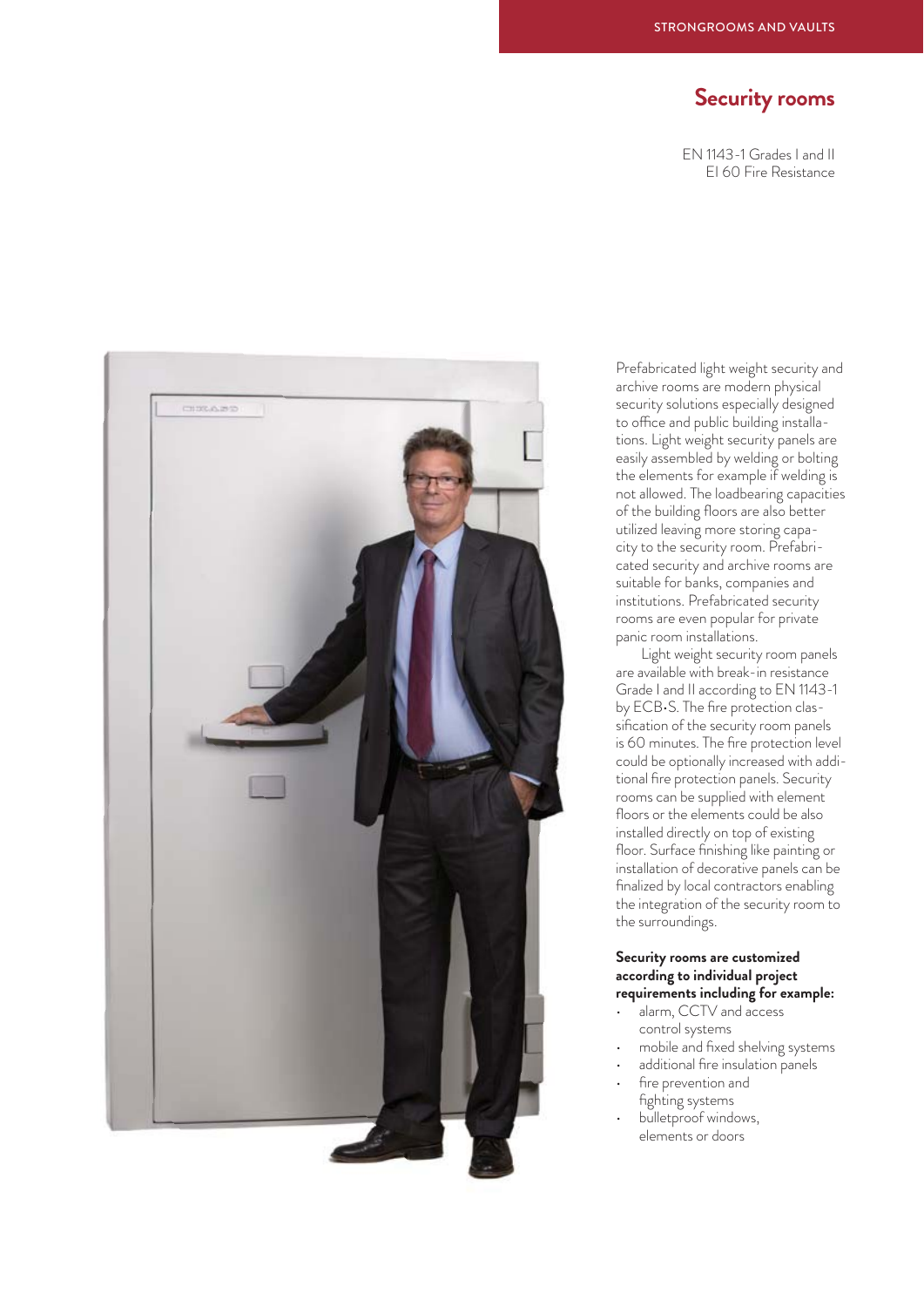# **Strongroom elements EH series**

EN 1143-1 Grades I to XII

## *Supply options*

Strongroom scope of supply is customised for meeting individual project requirements including for example:

- internal steel support structures for large/high or two-floor strongrooms
- alarm, CCTV and entrance control solutions
- safe deposit lockers
- emergency doors
- mobile and fixed shelves
- surface finishing options
- fire protection panels
- fire prevention and fire alarm solutions

#### *Planning service*

Kaso offers through international distributor network following services to customers, engineering offices and contractors:

- on-site estimates of prefabricated strongroom installation possibilities
- estimates of structural load bearing capacities
- strongroom planning assistance
- strongroom weight estimates
- cost estimates

The exterior measurements of Kaso prefabricated strongrooms can be entirely adjusted according to the customer and installation site requirements.

## *Installation*

The prefabricated strongroom elements are delivered to the installation site where they are quickly assembled for immediate use. It is also possible to relocate a prefabricated strongroom if needed. In addition, the strongroom can be expanded and the vault door position can be moved.

#### *Kaso strongroom advantages*

The reason for high success for Kaso prefabricated strongrooms is based on:

- tested, comparable and certified burglary resistance
- high, stabile and monitored quality
- relocation possibility of the strongroom
- quality steel finishing on all sides of the elements
- flexible dimensioning
- possibility for reinforcing of existing security rooms
- quick and easy installation
- over 40 years experience with over 1000 strongrooms supplied internationally

## *Prefabricated strongroom elements*

Officially tested prefabricated strongrooms have replaced traditional concrete vaults in many banks, companies and institutions. Prefabricated strongrooms are even popular for private panic rooms installations. The reason for high success for prefabricated strongrooms is based on high security, stabile quality and evaluated burglary resistance proofed by the certification.

Kaso offers wide range of prefabricated strongrooms and archive rooms tested and certified according to European Standard EN 1143-1.

Prefabricated elements are finished with high quality steel panels constituting of different barrier materials depending on the grade of burglary protection and optional explosion or fire protection resistance. Prefabricated elements are attached with indentations, making it extremely difficult to break the structure. The panels are secured by welding or by bolting where welding is not possible nor allowed. Strongrooms can be supplied with prefabricated element or steel plate floors. Surface finishing like painting or cladding can be finalised by local contractors.

| <b>Specifications</b> |                                                           |         |               |                                                                               |               |                                                    |               |                |                |
|-----------------------|-----------------------------------------------------------|---------|---------------|-------------------------------------------------------------------------------|---------------|----------------------------------------------------|---------------|----------------|----------------|
|                       | Prefabricated strongroom elements<br>with fire protection |         |               | Prefabricated<br>high security strongroom<br>elements<br>with fire protection |               | Prefabricated high-security<br>strongroom elements |               |                |                |
| Model                 | <b>EH-1L</b>                                              | $EH-2L$ | <b>EH-20L</b> | <b>EH-30L</b>                                                                 | <b>EH-50L</b> | <b>EH-60L</b>                                      | <b>EH-90L</b> | <b>EH-100L</b> | <b>EH-120L</b> |
| Grade EN 1143-1       |                                                           | Ш       | Ш             | $\mathbf{III}$                                                                | V             | VI EX                                              | IX EX CD      | X EX CD        | XII EX CD      |
| Fire protection       | E160                                                      | E160    | EI120         | E160                                                                          | E160          | E160                                               |               |                |                |
| Thickness (mm)        | 76                                                        | 76      | 120           | 120                                                                           | 120           | 120                                                | 125           | 150            | 250            |
| Weight $(kg/m2)$      | 90                                                        | 120     | 185           | 335                                                                           | 345           | 350                                                | 405           | 480            | 780            |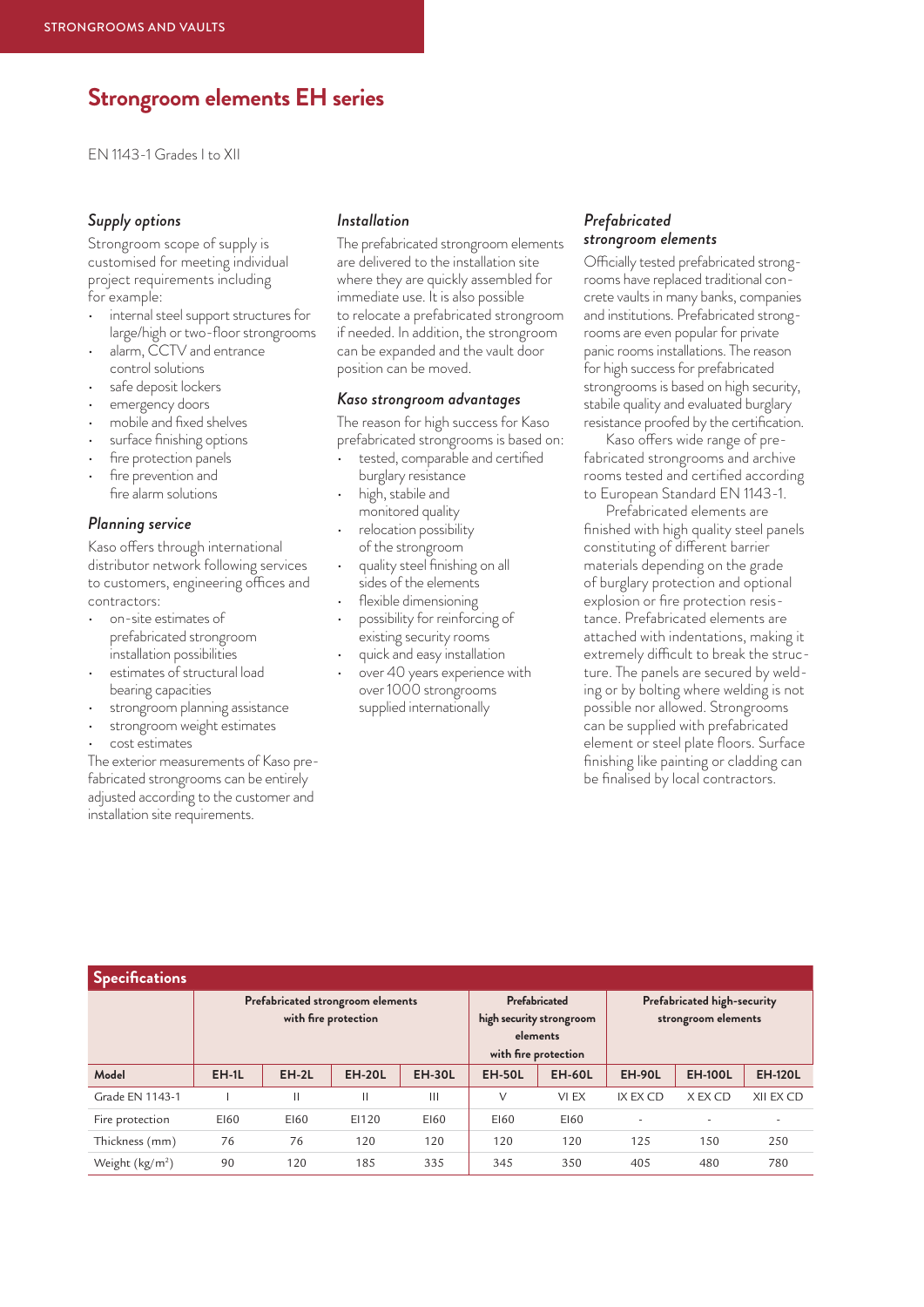# **Strongroom elements EH series**

EN 1143-1 Grades I to XII

#### *Safe or panic rooms*

A safe room or panic room is a fortified security room usually installed in private residences and business or public administration buildings.

The main object for security rooms is protecting the people of the premises against break in, home invasion and other threats.

Security room includes minimum prefabricated walls and door against break in, fire and even explosions. Optionally safety rooms could additionally include prefabricated ceiling and floor. Kaso safety room elements are available to break in classes I to XII according to European Standard EN 1143-1.

Security rooms can be hidden behind many household features, such as mirrors, wardrobes, bookcases, sliding bookcases.

Very often break in resistance of the building is simultaneously complemented with tested security doors (EN 1627) visually matching usual outside and entrance doors.

Security rooms usually contain communications equipment for emergency situations. Some safe

rooms may also have externally vented ventilation systems.

There may also be able to monitor external security cameras and alarm systems. In basic safe rooms, a peephole in the door may be used for a similar purpose.

Safe rooms are typically equipped with basic emergency and survival items such as a flashlight, blankets, a first-aid kit, water, packaged food, self-defense tools, a gas mask, and a simple portable toilet.



*Room view with entrance to the panic room behind the mirror*



*Panic room integration into the apartment.*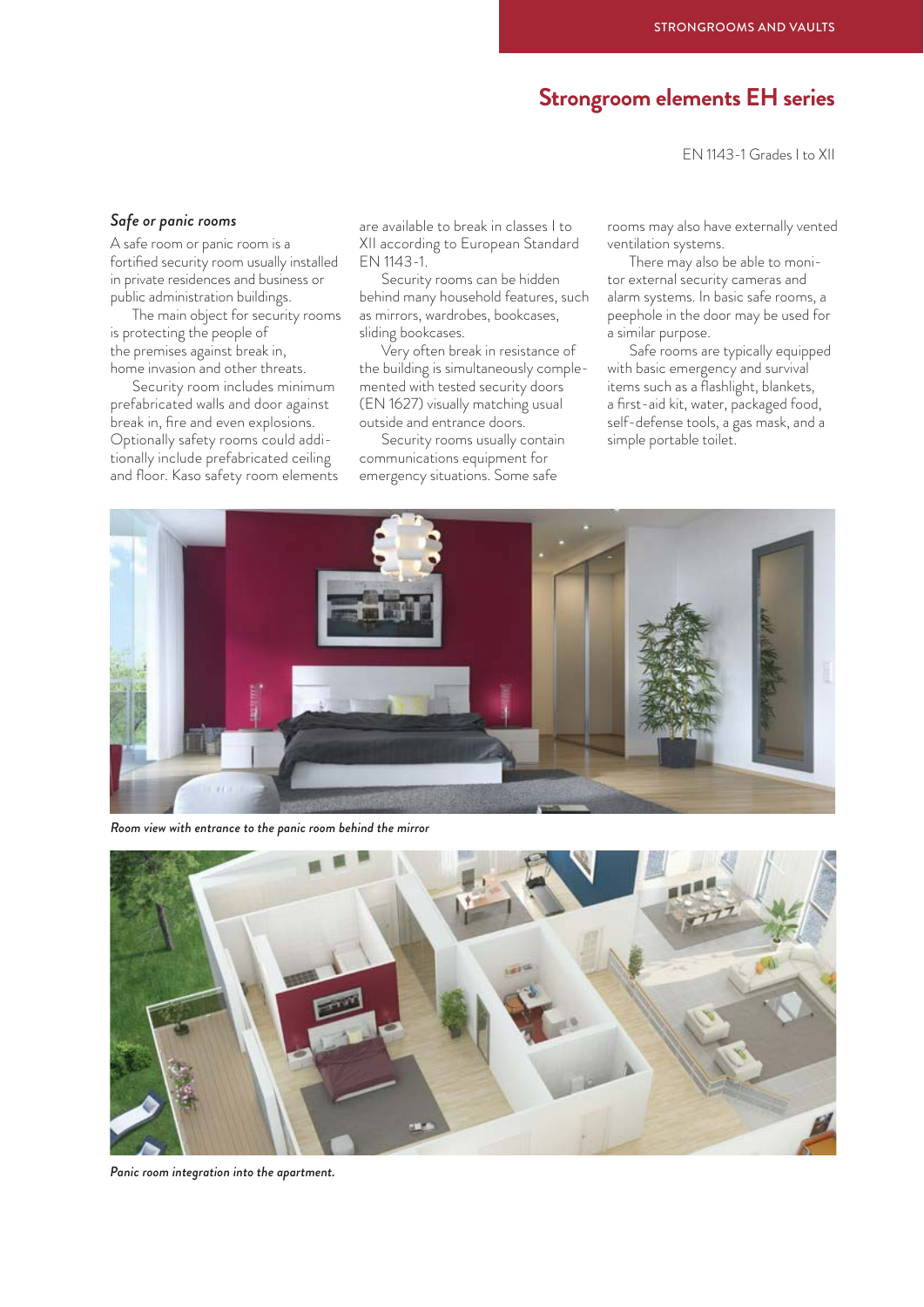# **Vault doors VD series**

EN 1143-1 Grades I and II EI 60 Fire Resistance

#### Security room doors

Break-in classification of standard security room doors is I or II according to EN 1143-1 by ECB•S. Fire classification of standard security room doors is 60 minutes.

Kaso security room doors are offering premium break-in resistance compared to standard industrial fire doors – four sided security construction including locking bolts on four sides and a dedicated, composite security barrier against multiple and modern forms of attack.

Security room doors are also supplied with high security locking mechanism including burglary certified high security locks. Security room doors are available with various locking and accessory options for specific security and operational requirements.

Optionally the security rooms could be supplied with standard industrial fire doors or bulletproof doors. Private panic rooms could be also supplied with decorated, conventional security doors enabling integration of the security room to the surroundings



#### Kaso Archive doors

VD-A is an archive door with 120 minutes fire protection (EI 120 fire rating). VD-A archive door offers premium burglary resistance compared to standard industrial fire doors – four sided security construction including locking bolts on three sides and fixed back bolt bank. Archive doors are also supplied with high security locking mechanisms including burglary certified locks. VD-A archive door is intended to be used with EH-20L and EH-30L archive rooms. Due to modern design, the archive door can be also installed to modern office environment.

## Archive and Vault, strongroom door options

- lock-, bolt-, door micro switches
- preparation for alarm connection
- motor lock for entrance control
- electronic Paxos compact locking system
- mechanical combination or electronic code lock
- day gate
- door stopper
- seismic detector
- re-locking solution
- stainless steel design

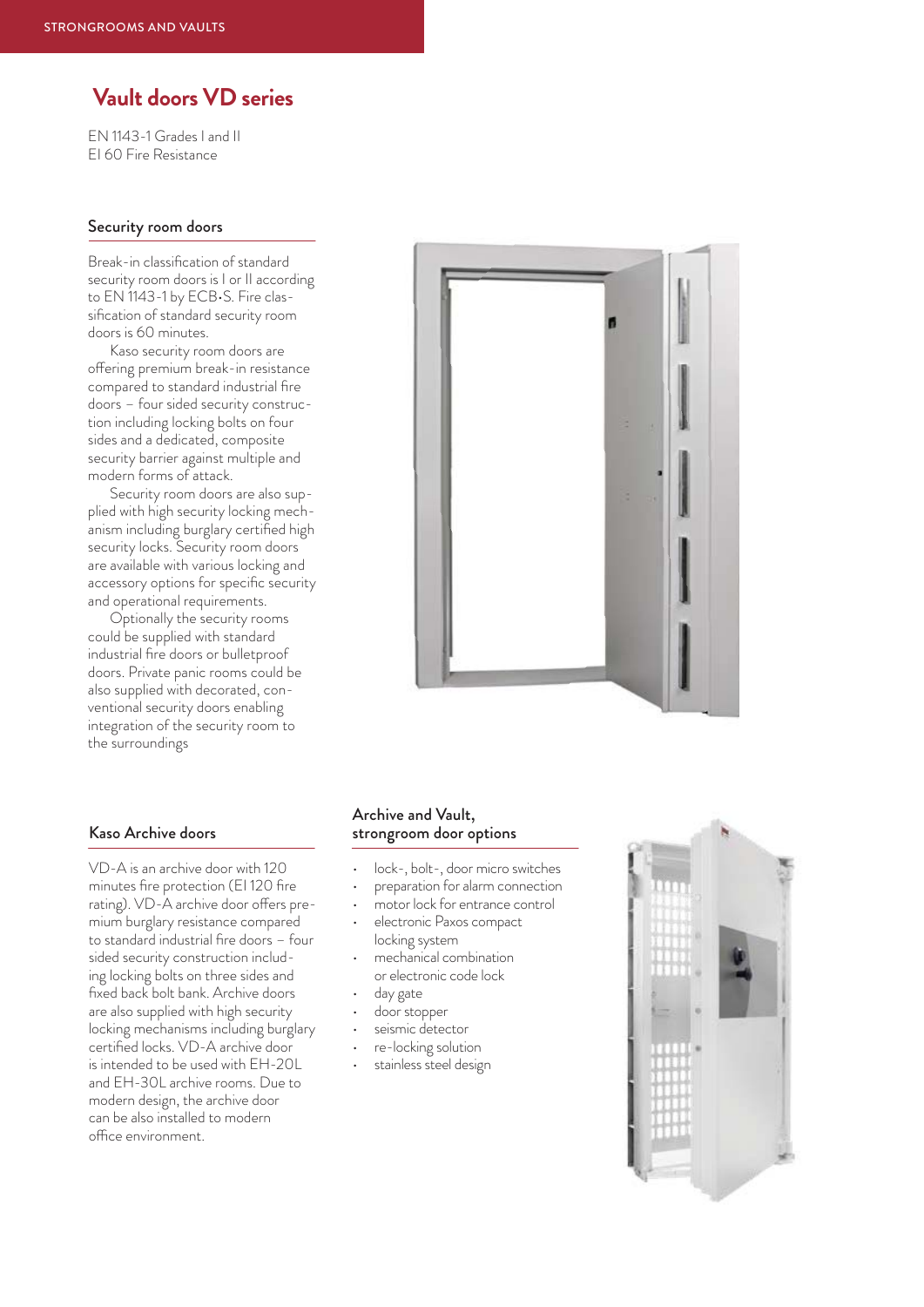# **Vault doors VD series**

EN 1143-1 Grades II to XII EI 120/ EI 60 Fire Resistance (EH-20L to EH-60L models)





## Kaso Vault doors

Kaso vault doors are burglary certified to gradesIII,  $V$ ,  $VI$ ,  $IX$ ,  $X$  and  $XII$ according to European Standard EN 1143-1. Vault doors VD-3, VD-5 and VD-6 are also offering 120 minutes fire protection according to EI 120.

The doors can be used on their own, installed to the concrete wall or as part of prefabricated strongrooms. Vault doors can be also installed to offices where the look of a fire door does not match the rest of furnishings. Wide range of options are also available for Kaso vault doors for meeting the specific design and security requirements of the installations.

| <b>Standard equipment</b>                      |                          |                          |           |           |           |                          |           |                          |
|------------------------------------------------|--------------------------|--------------------------|-----------|-----------|-----------|--------------------------|-----------|--------------------------|
| Model                                          | $VD - A$                 | $VD-2$                   | $VD-3$    | $VD-5$    | $VD-6$    | $VD-9$                   | $VD-10$   | $VD-12$                  |
| Number of<br>movable locking<br>bolts          | $\overline{7}$           | 8                        | 7         | 7         | 7         | 12                       | 5 (large) | 6 (large)                |
| Fixed back<br>bolt bank                        | yes                      | $\overline{\phantom{a}}$ | yes       | yes       | yes       | yes                      | yes       | yes                      |
| Number of keylocks<br>(Class)                  | 1(A)                     | 1(A)                     | 1(B)      | 2(B)      | 2(C)      | 2(C)                     | 2(C)      | 3 <sup>(C)</sup>         |
| Maximum number<br>oflocks                      | $\mathfrak{Z}$           | 3                        | 3         | 3         | 3         | 3                        | 3         | 3                        |
| Burglary resistance                            | $\overline{\phantom{a}}$ | $\mathbf{H}$             | III       | $\vee$    | VI EX     | <b>IX EX CD</b>          | X EX CD   | XII EX CD                |
| Fire resistance<br>(min)                       | 120                      | 60                       | 120       | 120       | 120       | $\overline{\phantom{a}}$ | $\sim$    | $\overline{\phantom{a}}$ |
| Barrier/door<br>thickness (mm)                 | 120/193                  | 62/124                   | 120/193   | 120/193   | 120/193   | 154/224                  | 220/285   | 300/365                  |
| Entrance<br>$W \times H$ (mm)                  | 898x1940                 | 900x1940                 | 898x1940  | 898x1940  | 898x1940  | 910x1960                 | 910x1960  | 910x1960                 |
| Installation<br>clearance<br>$W \times H$ (mm) | 1200x2150                | 1200x2150                | 1200x2150 | 1200x2150 | 1200x2150 | 1310x2170                | 1430x2220 | 1430x2220                |
| Weight (kg)                                    | 320                      | 320                      | 450       | 700       | 800       | 1400                     | 2000      | 2800                     |
| Colour light grey,<br><b>RAL 7035</b>          | yes                      | yes                      | yes       | yes       | yes       | yes                      | yes       | yes                      |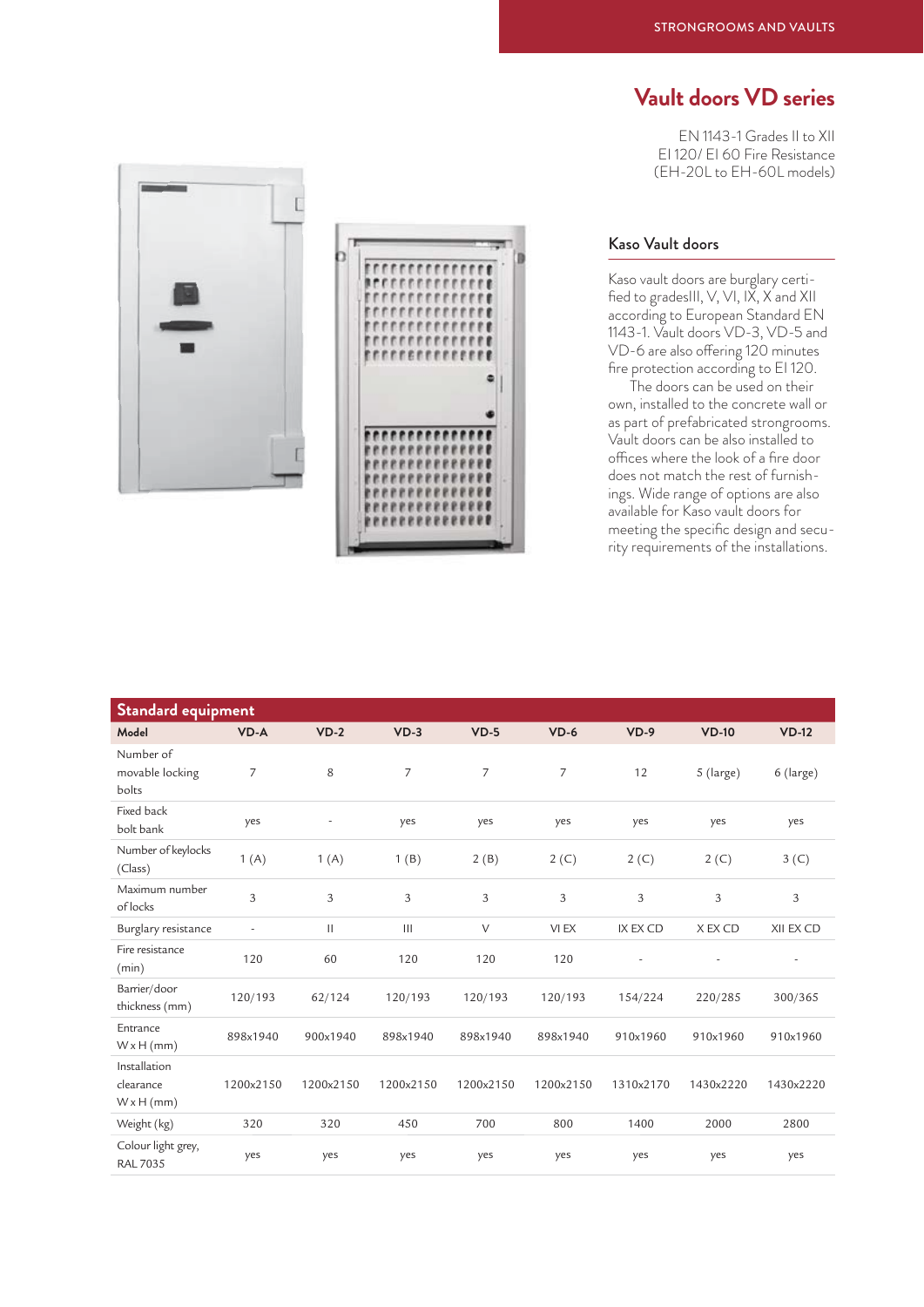# **Vault doors with emergency doors**

EN 1143-1 Grades III to VII

## Kaso Emergency Doors

Emergency doors are installed as a secondary entrance to the vault. The emergency door enables strongroom access in case of operating failure of the main vault door and the vault operation can be continued until the main vault door has been repaired. Emergency Doors are manufactured to Grades III, V, VI and IX according to European Standard EN 1143-1 and are offering comparable security level as the main vault doors. Emergency door could be supplied with similar options as the vault doors for conveniency of operation.

The emergency doors can be used on their own, installed to concrete wall or as part of prefabricated strongrooms as a secondary access. They can be also integrated to the main vault door for optimising the installation area of the door on the walls and then maximising the storage capacity inside the vault. The outside entrance is also more conveniently arranged. The vault doors with integrated emergency doors are manufactured according to EN 1143-1. The external dimensions and passage/clearance of the vault doors with integrated emergency doors are the same as the standard vault doors without emergency doors.



*Grill Gate with Integrated Emergency Grill Gate*



*VD-3 Vault Door with Integrated Emergency Door*

| Standard equipment                |           |           |             |              |
|-----------------------------------|-----------|-----------|-------------|--------------|
| Model                             | $VD-3E$   | $VD-5E$   | $VD-6E$     | $VD-7E$      |
| Movable locking bolts (pcs)       | 7         |           | 7           | 7            |
| Fixed back bolt bank              | yes       | yes       | yes         | yes          |
| Number of keylocks (pcs) (Class)  | $1+1(B)$  | $2+2(B)$  | $2+2(C)$    | $2+2(C)$     |
| Maximum number of locks (pcs)     | 3         | 3         | 3           | 3            |
| Manufactured to EN1143-1          | Grade III | Grade V   | Grade VI EX | Grade VII EX |
| Barrier/door thickness (mm)       | 120/193   | 120/193   | 120/193     | 120/193      |
| Entrance W x H (mm)               | 898x1940  | 898x1940  | 898x1940    | 898x1940     |
| Installation clearance W x H (mm) | 1200x2150 | 1200x2150 | 1200x2150   | 1200x2150    |
| Weight (kg)                       | 450       | 700       | 800         | 850          |
| Colour light grey, RAL 7035       | yes       | yes       | yes         | yes          |